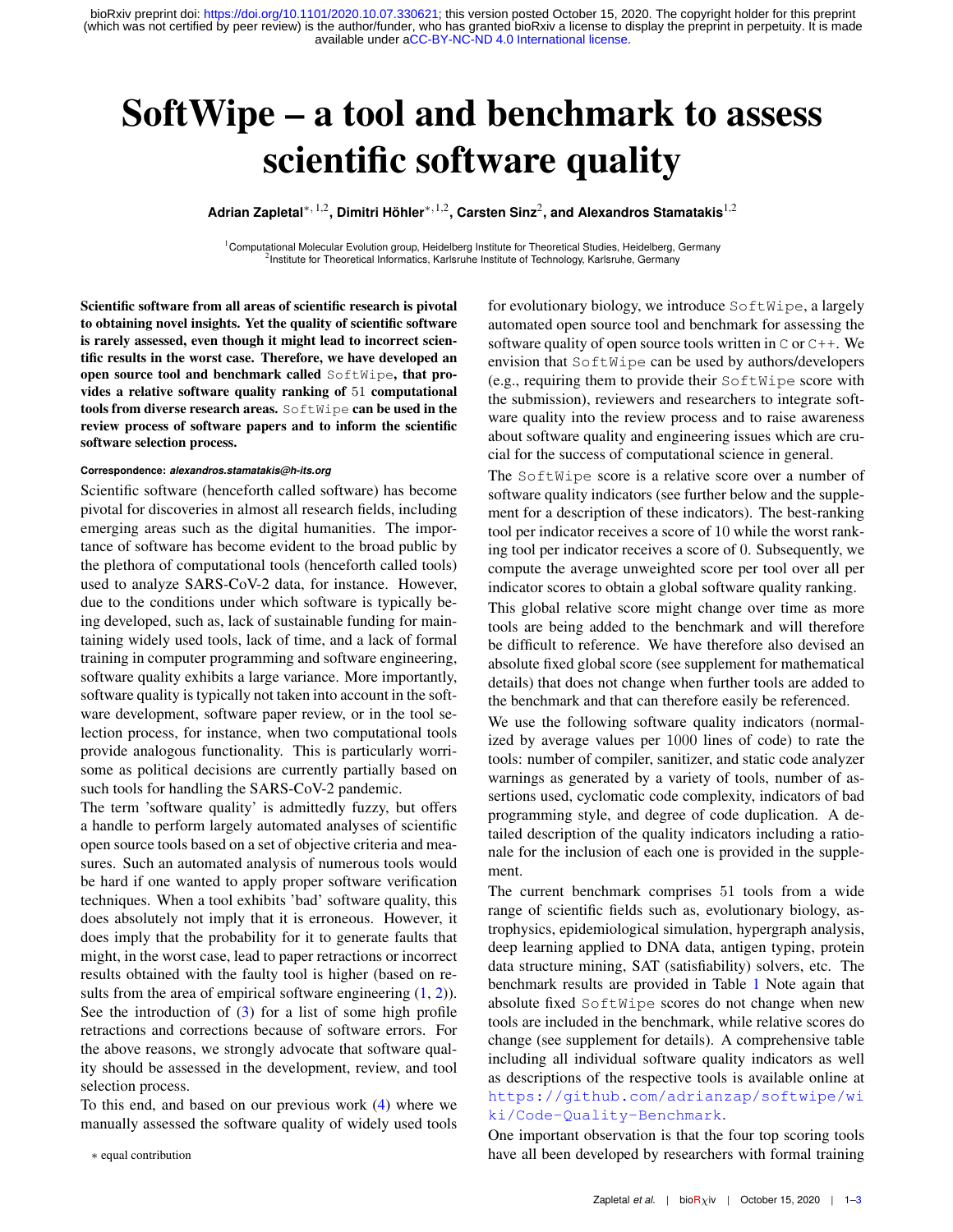available under [aCC-BY-NC-ND 4.0 International license.](http://creativecommons.org/licenses/by-nc-nd/4.0/) (which was not certified by peer review) is the author/funder, who has granted bioRxiv a license to display the preprint in perpetuity. It is made bioRxiv preprint doi: [https://doi.org/10.1101/2020.10.07.330621;](https://doi.org/10.1101/2020.10.07.330621) this version posted October 15, 2020. The copyright holder for this preprint

<span id="page-1-0"></span>

| program name     | absolute score | relative score |
|------------------|----------------|----------------|
| genesis          | 8.6            | 8.8            |
| hyperphylo       | 8.6            | 8.6            |
| kahypar          | 8.4            | 8.5            |
| candy-kingdom    | 8.2            | 8.2            |
| fastspar         | 8.0            | 7.9            |
| bindash-1.0      | 7.9            | 7.9            |
| repeatscounter   | 7.6            | 7.7            |
| naf-1.1.0/unnaf  | 7.6            | 7.5            |
| naf-1.1.0/ennaf  | 7.5            | 7.4            |
| virulign-1.0.1   | 7.5            | 7.4            |
| axe-0.3.3        | 7.5            | 7.5            |
|                  | 7.4            | 7.5            |
| ExpansionHunter  | 7.1            |                |
| glucose-3-drup   | 7.0            | 7.0            |
| raxml-ng         |                | 7.0            |
| dawg             | 6.8            | 6.9            |
| ntEdit-1.2.3     | 6.4            | 6.2            |
| defor            | 6.4            | 6.4            |
| swarm            | 6.2            | 6.2            |
| lemon            | 6.1            | 6.0            |
| treerecs         | 6.1            | 6.1            |
| BGSA_CPU-1.0     | 6.0            | 5.4            |
| IQ-TREE-2.0-rc1  | 6.0            | 5.7            |
| dr_sasa_n        | 5.9            | 6.0            |
| emeraLD          | 5.8            | 5.5            |
| copmem-0.2       | 5.6            | 5.7            |
| samtools         | 5.6            | 5.6            |
| seq-gen          | 5.5            | 5.6            |
| $dna-nn-0.1$     | 5.3            | 5.2            |
| sf               | 5.2            | 5.2            |
| cryfa-18.06      | 5.1            | 5.1            |
| ngsLD            | 5.1            | 5.0            |
| <b>HLA-LA</b>    | 4.9            | 4.5            |
| iqtree1.6.10     | 4.9            | 4.9            |
| prequal          | 4.6            | 4.4            |
| vsearch          | 4.6            | 4.6            |
| prank            | 4.6            | 4.5            |
| minimap          | 4.5            | 4.4            |
| phyml            | 4.4            | 4.4            |
| clustal          | 4.2            | 4.3            |
| mrbayes          | 4.1            | 4.1            |
| tcoffee          | 4.1            | 4.2            |
| crisflash        | 4.1            |                |
|                  |                | 4.0            |
| gadget           | 4.0            | 4.0            |
| PopLDdecay       | 3.9            | 3.8            |
| cellcoal         | 3.8            | 3.6            |
| bpp              | 3.8            | 3.6            |
| ms               | 3.7            | 3.7            |
| mafft            | 3.2            | 3.1            |
| athena           | 2.9            | 2.8            |
| covid-sim-0.13.0 | 2.5            | 2.4            |
| indelible        | 1.4            | 1.0            |

**Table 1.** Absolute fixed and relative SoftWipe scores of 51 computational tools from a wide range of scientific fields such as computer science, evolutionary biology, astrophysics, and bioinformatics. The three DNA sequence simulation tools dawg, seq-gen, and indelible that have similar functionality are highlighted in bold font.

in pure computer science whereas the 10 worst scoring tools have all been developed by self-taught programmers without formal training in computer science.

For an example of how the benchmark can be used, let us consider the three evolutionary molecular sequence data simulators dawg, seq-gen, and indelible (highlighted in bold font in Table [1\)](#page-1-0). These tools implement highly similar functionalities and models. Our benchmark clearly suggests the use of dawg, as it obtains a higher score than the alternative sequence simulators.

It is also noteworthy that the developers of the top three tools had access to a pre-release version of SoftWipe as they are members or collaborators of our lab and improved their tools to obtain higher SoftWipe scores. This highlights the utility of SoftWipe within a lab such as ours that predominantly develops computational tools, as it fosters a healthy competition among lab members to develop the bestscoring tool. In fact, the regular deployment and integration of SoftWipe in the development process has also helped to avoid a bug in at least one occasion.

Given the current SARS-CoV-2 pandemic it is also worth noting that the CovidSim tool obtains the second worst score among all 51 tools tested.

We are well aware of the fact that  $\text{SoftWipe}$  is likely to generate controversial debates, as software quality does neither induce lack of code correctness, nor an erroneous underlying scientific model. Nonetheless, in the current absence of any standard routines for assessing scientific software quality and based upon the results of empirical software engineering research that establishes a correlation between software quality and failure, SoftWipe represents a step forward, as it is easy to use and does not require a substantial investment of time. This does not only apply to the software submission and review process, but also to software development. SoftWipe can also help to objectify controversial discussions about software quality, as was the case with the CovidSim tool (see e.g., [https://www.imperial.a](https://www.imperial.ac.uk/news/197875/codecheck-confirms-reproducibility-covid-19-model-results) [c.uk/news/197875/codecheck-confirms-repr](https://www.imperial.ac.uk/news/197875/codecheck-confirms-reproducibility-covid-19-model-results) [oducibility-covid-19-model-results](https://www.imperial.ac.uk/news/197875/codecheck-confirms-reproducibility-covid-19-model-results)). We are therefore convinced that a routine deployment of SoftWipe or analogous tools at various stages of the software development and publication process can substantially contribute to improving software quality across all scientific fields, raise general awareness about the importance of software quality in the respective research communities, and reduce the number of program faults.

### **Methods**

The open source code of SoftWipe including the up-to-date benchmark and a user manual is available at:  $https://gi$ [thub.com/adrianzap/softwipe/wiki](https://github.com/adrianzap/softwipe/wiki).

### **Acknowledgements**

Part of this work was funded by the Klaus Tschira foundation. We wish to thank Bernd Doser for initial discussions on